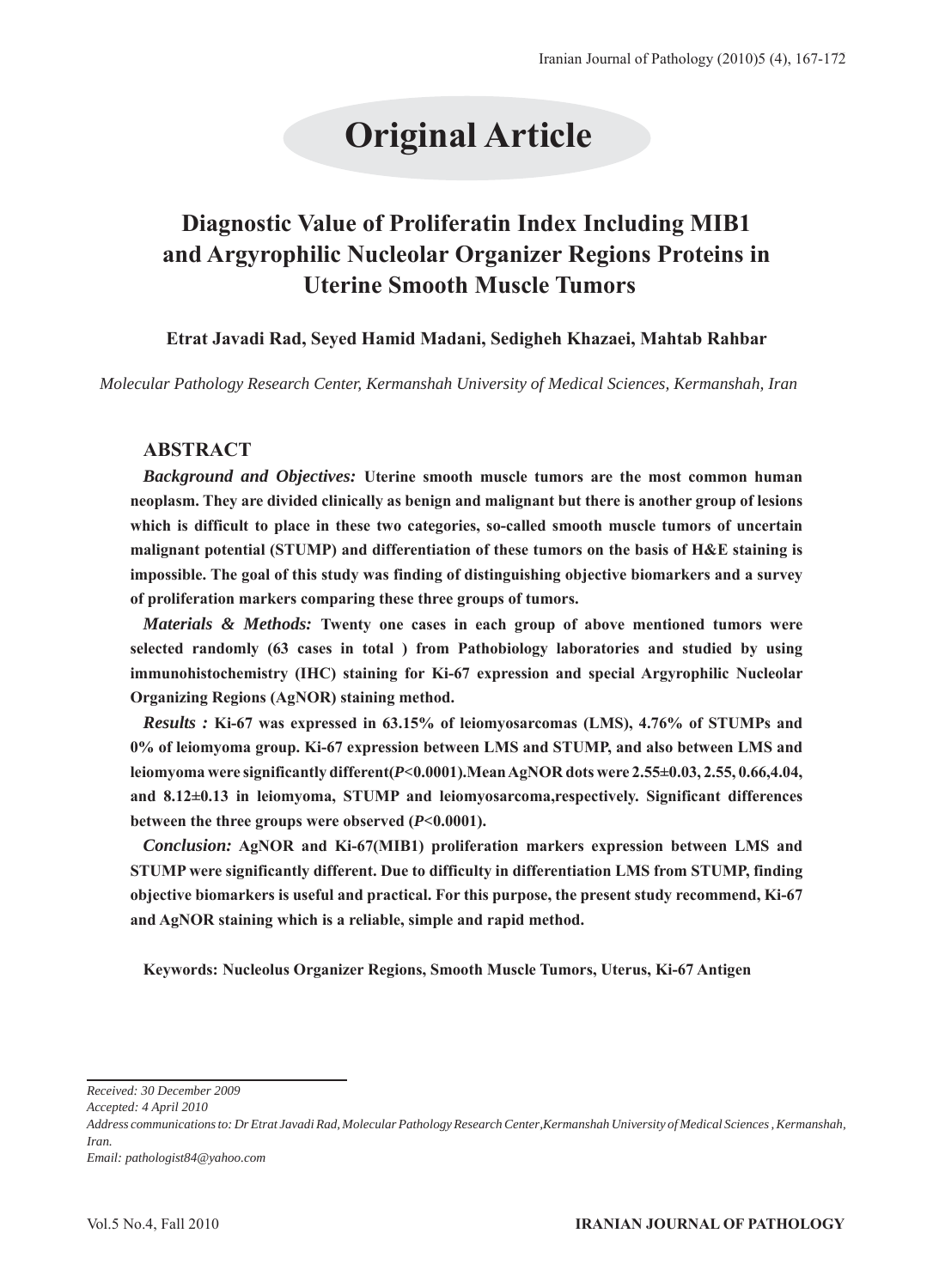# **Introduction**

U terine smooth muscle tumors are one of the most common tumors in human. The majority of these tumors are readily classifiable into benign or malignant. There are some lesions, however, for which that placement is very difficult, sometimes impossible so-called "smooth muscle tumors of uncertain malignant potential (STUMP)". The benign uterine smooth muscle tumors, leiomyomas, are perhaps the most common neoplasm of female genital tract and may be present in about 75% of females of reproductive ages (1,2). The malignant counterpart of those lesions, leiomyosarcoma, on the other hand, is relatively infrequent with aggressive behavior.

STUMPs are difficult to categorize and composed of few tumors, but they occasionally can recur and metastasize to distant sites. According to the literature, most of these tumors, have a benign clinical course, but requiring long–term, close follow –up. This fact emphasizes the precise differentiation of smooth muscle tumors of uterus  $(1-3)$ .

 At present, the diagnosis of uterine smooth muscle tumors is by light microscopic examination. Multiple classification schemes have been proposed based on mitotic rate, nuclear atypia, and the presence or absence of necrosis. None of these classification systems has been entirely successful  $(4-8)$ .

Nucleolar organizer regions (NORs) are loops of DNA included ribosomal genes, from which ribosomal RNA is translated in order to synthesis proteins.NORs are in short arm of acrocentric chromosomes and associated with argyrophilic proteins, which are seen as black dots, termed "AgNOR" by using colloidal silver (Ag) staining method. AgNOR count in nucleus have direct relation with cellular proliferative activity  $(9-11)$ .

Because simple morphologic evaluation based on hematoxylin and eosin–stained sections is an imperfect predictor of behavior in some uterine smooth muscle tumors, various ancillary techniques have been evaluated to improve diagnostic accuracy. Among these, proliferation markers, including silverstaining nucleolar organizer regions (AgNORs), and Ki-67 (MIB-1), have been investigated (4, 8, 12).

The diagnostic value of these studies has varied from report to report. In general, Proliferation markers have shown significant differences between mean values for prognostically favorable and unfavorable groups of uterine smooth muscle tumors (8,12,13).

The present study was designed to evaluate the potential value of AgNOR staining and Ki-67 immunohistochemical marker in differentiating different types of uterine smooth muscle tumors.

# **Materials and methods**

# **Selection of patients:**

The formalin –fixed paraffin-embedded tissues of sixty one cases of uterine smooth muscle tumors from the files of Pathology Department, Imam Reza and Zeinabieh Hospitals of Kermanshah and Shiraz Universities of Medical Sciences (Iran ), from 2001 to 2008, were selected.

Selected cases were divided into three groups according to the work of Richard Kempson criteria and diagnostic terms (1) for uterine smooth muscle tumors as following; leiomyoma (n=21),smooth muscle tumors of uncertain malignant potential (STUMP, n=21) and leiomysarcoma(n=21).

The diagnosis was agreed upon by two experienced independent pathologists, based on the examination of conventional hematoxylin-eosin staining. Two cases of LMS excluded from the study because the diagnosis were not confirmed by two pathologists. A representative block was selected for each case. The slides were processed both for immunohistochemisty and AgNOR staining.

#### **AgNOR Staining method :**

Formalin-Fixed paraffin-embedded sections (3-5 μm thickness) were rinsed in xylene for 5-10 minutes three times, in ethanol (100%) for 2-5 minutes three times, then in ethanol (70%) for 2-5 minutes once. The slides were washed in running tap water for 5 minutes and were then rinsed in deionized water for 2-3 minutes 2-3 times. The slides were incubated with 1 volume of solution A and 2 volumes of solution B per slide. The slides were left in the dark for 60 minutes and rinsed in deionized water three times. In addition, the sections were dehydrated through a graded series of ethanol to xylene, and the prepared smears were mounted with a cover slip.

#### **Solution A (Colloid Developer Solution )**

Solution A contained 100ml of pure water, plus 2 g of gelatin, plus 1ml formic acid. The gelatin was dissolved at room temperature or at 4<sup>0C</sup> for several months.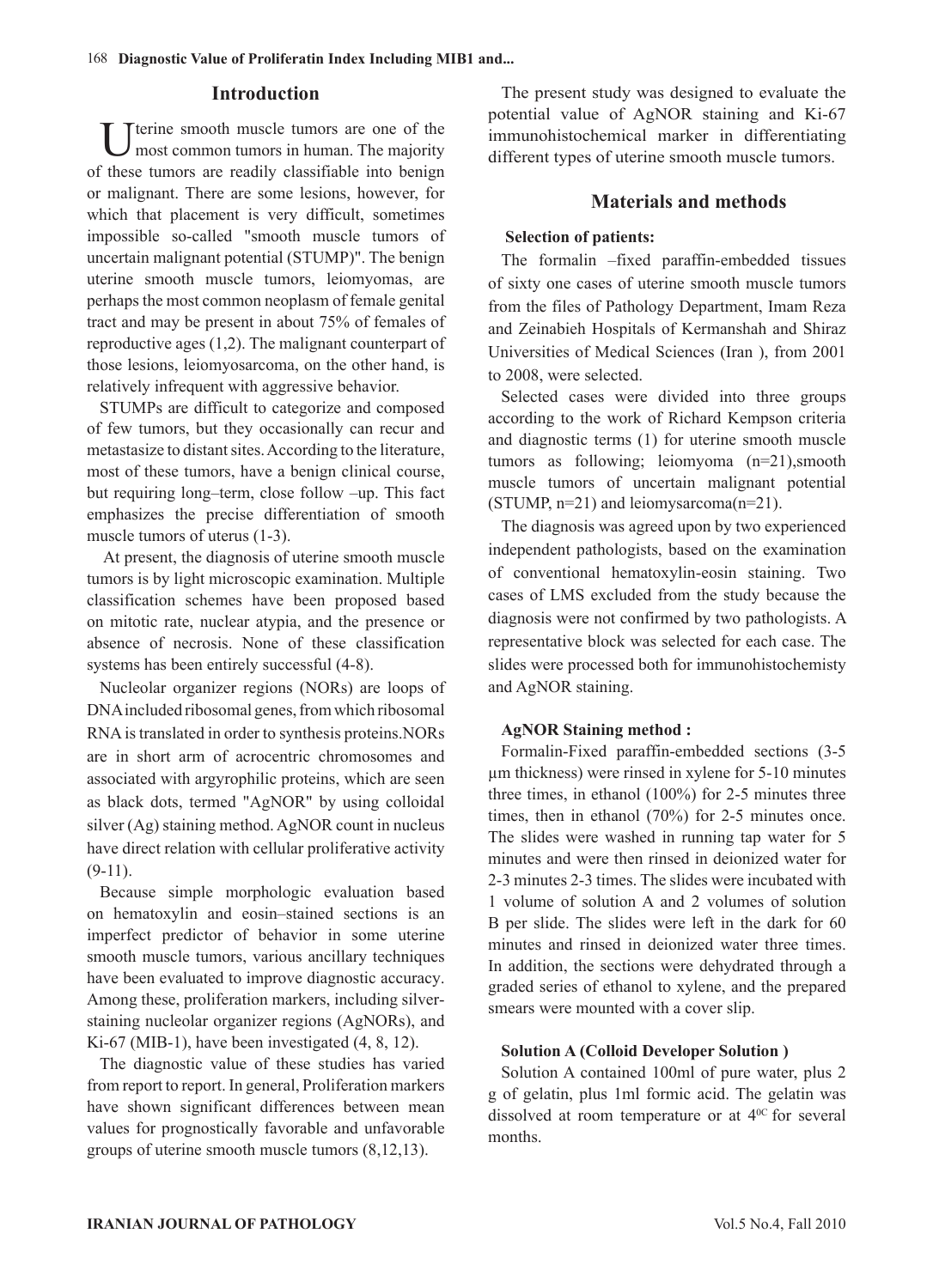#### **Solution B**

Solution B contained 100ml of pure water, plus 50g of silver nitrate. This solution has to be stored in the dark by wrapping aluminum foil around the container.

#### **AgNOR Quantitation:**

Silver-stained slides were examined with the aid of a 1000x magnification with an oil-immersion lens. AgNORs appear as brown or black dots within a yellowish background of nucleus.

The quantitation were performed in well preserved cells, excluding areas of tumor necrosis, staining artifacts or overlapped cells. First, the brown /black dots were counted in the nuclei of 100 cells/case and the mean number of dots was taken for each case (mAgNOR). A mean of 10 different areas of tumor was chosen in order to determine the homogeneous AgNOR quantitation throughout the tumor. The second count was the percentage of nuclei exhibiting five or more AgNOR granules/nucleus/100 cells called proliferative index (pAgNOR). This count was believed to represent proliferative activity.

Sections stained to show AgNOR, were examined blindly by two pathologists, independently. The AgNOR Proliferative index (pAgNOR) were calculated by counting the cells having five or more AgNOR granules per nucleus, in 100 Nuclei. The resultswere analysed statistically by one- way ANOVA and *t*-test.

#### **Immunohistochemical staining for Ki-67 (MIB-1):**

Additional 3-5 μm tissue sections of the same blocks, used for AgNORs methoed were cut, mounted on slides, deparaffinized in xylene, rehydrated and retrieved by steamer in tris-buffered saline(pH=9) for 40 minutes. The slides were immunostained using mouse monoclonal antibody for Ki-67 (Dako, Carpintera, Calif),and the avidin-biotin-peroxidase method. Antibody were from clone MIB-1 (N1633). The final reaction product was developed with diaminobenzidine. The remainder of the staining procedure was performed and also positive and negative tissue controls were used as previously described utilizing the Dako universal mouse kit. All cases with nuclear staining of tumor cells were considered positive. The data were analyzed statistically using the Chi-square tests to compare the frequency distributions of Ki-67 expression between the groups (leiomyoma, STUMP and LMS).

*P* values of less than 0.05 were considered statistically significant. The SPSS system (SPSS 15.0, Inc.) was used for the calculations.

# **Results**

Sixty–one cases of uterine smooth muscle tumors, including 21 leiomyoma, 21 STUMP and 19 LMS

 cases, were examined in this study. Black silverstained dots for AgNOR were clearly identified in cell nuclei of three groups of tumor.

The mean AgNOR count per cell in 21 cases of leiomyoma was  $2.55 \pm 0.03$ . In 21 Cases of STUMP, the mean AgNOR count per cell was  $4.04 \pm 0.66$ . The mean AgNOR count in 19 cases of leiomyosacroma was 8.12±0.13.The pAgNOR count in uterine smooth muscle tumors increased from leiomyoma to leiomyosarcoma (8% in leiomyoma,39% in STUMP and 86% in LMS). This count was believed to represent proliferative activity.

The AgNOR dots were discrete and smaller in benign cases as compared to coarse and aggregated in malignant cases.

The AgNOR count in these 3 groups showed a statistically significant difference (*P*<0.0001). Multiple comparisons also showed also demonstrated a statistically significant difference in the AgNOR count in each of the three groups, when we looked separately (leiomyoma and STUMP (*P*<0.0001), leiomyoma and LMS (*P*<0.0001), and also STUMP and LMS (*P*<0.0001), therefore, there was no overlap between the 3 groups (Fig. 1).



**Fig. 1:**Immunostaining of Ki-67 in leiomyosarcoma. Note predominant nuclear immunostainig pattern (magnification×400)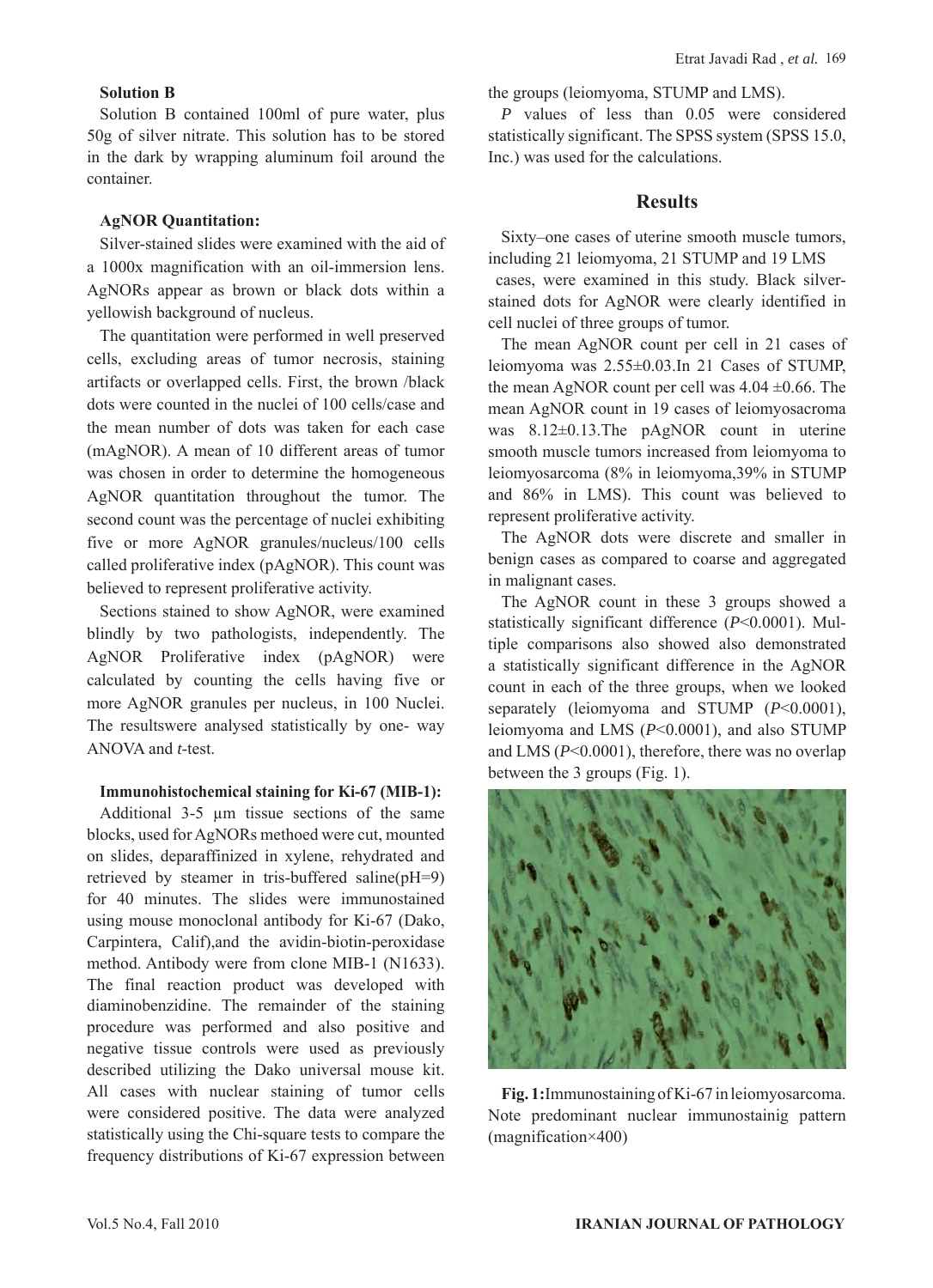#### 170 **Diagnostic Value of Proliferatin Index Including MIB1 and...**

In immunohistochemical assessment, Ki-67 proliferation marker was present in 12/19 (63.15%) leiomyosacoma cases, in 2/21 (4.76%) STUMP cases and in 0/21 (0%) leiomyoma cases.

Significant differences regarding the frequency of

ki-67 expression were observed between LMS and STUMP (*P*<0.0001) as well as between LMS and leiomyomas (*P*<0.0001), but not between STUMP and leiomyomas (*P*=0.48) (Table 1).

**Table 1:** Comparison of mean, standard deviation (SD) and proliferative index of AgNOR in three groups of uterine smooth muscle tumors.

| Uterine smooth muscle tumor   | mAgNOR count per cell<br>$(\text{mean} \pm \text{SD})$ | pAgNOR Proliferative Index (percentage of<br>nuclei with $\geq$ 5 AgNOR dots/nucleus |
|-------------------------------|--------------------------------------------------------|--------------------------------------------------------------------------------------|
| <b>Benign</b>                 | $2.55 \pm 0.03$                                        | 8%                                                                                   |
| Uncertain malignant potential | $4.04 \pm 0.66$                                        | 39%                                                                                  |
| <b>Malignant</b>              | $8.12 \pm 0.13$                                        | 86%                                                                                  |

# **Discussion**

Morphologic evaluation based on hematoxylin and eosin–stained sections is an imperfect predictor of the behavior for uterine smooth muscle neoplasms. In those few cases in which the biological behavior is uncertain, additional methods such as immunohistochemistry or special histochemical staining method may be helpful(5).

 In this study we used an immunohistochemical and a histochemical stain which mainly showed obvious differences between the LMS group and that of the benign group.

Nucleolar organizing regions (NORs), are loops of rDNA placed in the nucleolus which play an important role in the synthesis of ribosomes and gene proteins. It has been determined that the number and the size of NORs are related to the proliferative activity and grade of malignancy. Furthermore, in recent years, AgNOR has been used to in order to distinguish between malignant and benign neoplasms (14-20). This study demonstrated that the mean number of AgNOR dots increases for malignant uterine smooth muscle tumors as compared to benign types.

 AgNOR staining results showed significant difference between three groups of uterine smooth muscle tumors (*P*<0.0001), as previous studies have also reported (5).Therefore, it has been determined that the amount of nucleolar organizer regions argyrophilic proteins markedly increases in the neoplastic process revolution toward malignancy (13, 20-22).

In our study, the mAgNOR and pAgNOR

(proliferative index) were high in more proliferative and mitotically active tumor cells. We therefore proposed that mAgNOR would probably be the reflection of the total number of chromosomes or ploidy, and the percentage of cells with five or more AgNOR granules in 100 cells (pAgNOR) would reflect proliferative activity, as already reported by Mourad *et al.* (23-25).

More recently, some studies have demonstrated a positive correlation between AgNOR and other markers of cellular proliferation, such as Ki-67 index (10;12;26). Ki-67(MIB-1) immunohistochemically demonstrable antigen,is known to correlate with the number of cells actively proliferating (5). In a standardized morphometric analysis of AgNORs in breast carcinoma it was found that AgNOR expression was significantly higher in cycling (MIB1 positive) tumor cells, than in resting (MIB1 negative) ones, however with certain exceptions (12, 23, 24).

Our results are in agreement with other previous studies which report increased Ki-67 expression in uterine LMS in contrast to leiomyomas (27-32). However it should be noted that the Ki-67 expression between STUMP and LMS groups was significantly different(*P*<05).

In general, the proliferation markers AgNOR and Ki-67 (MIB-1) have shown significant differences between mean values for LMS and benign smooth muscle tumors. A positive correlation was found between Ki-67 and AgNOR in cases of LMS  $(8, 28, 10)$ 33, 34).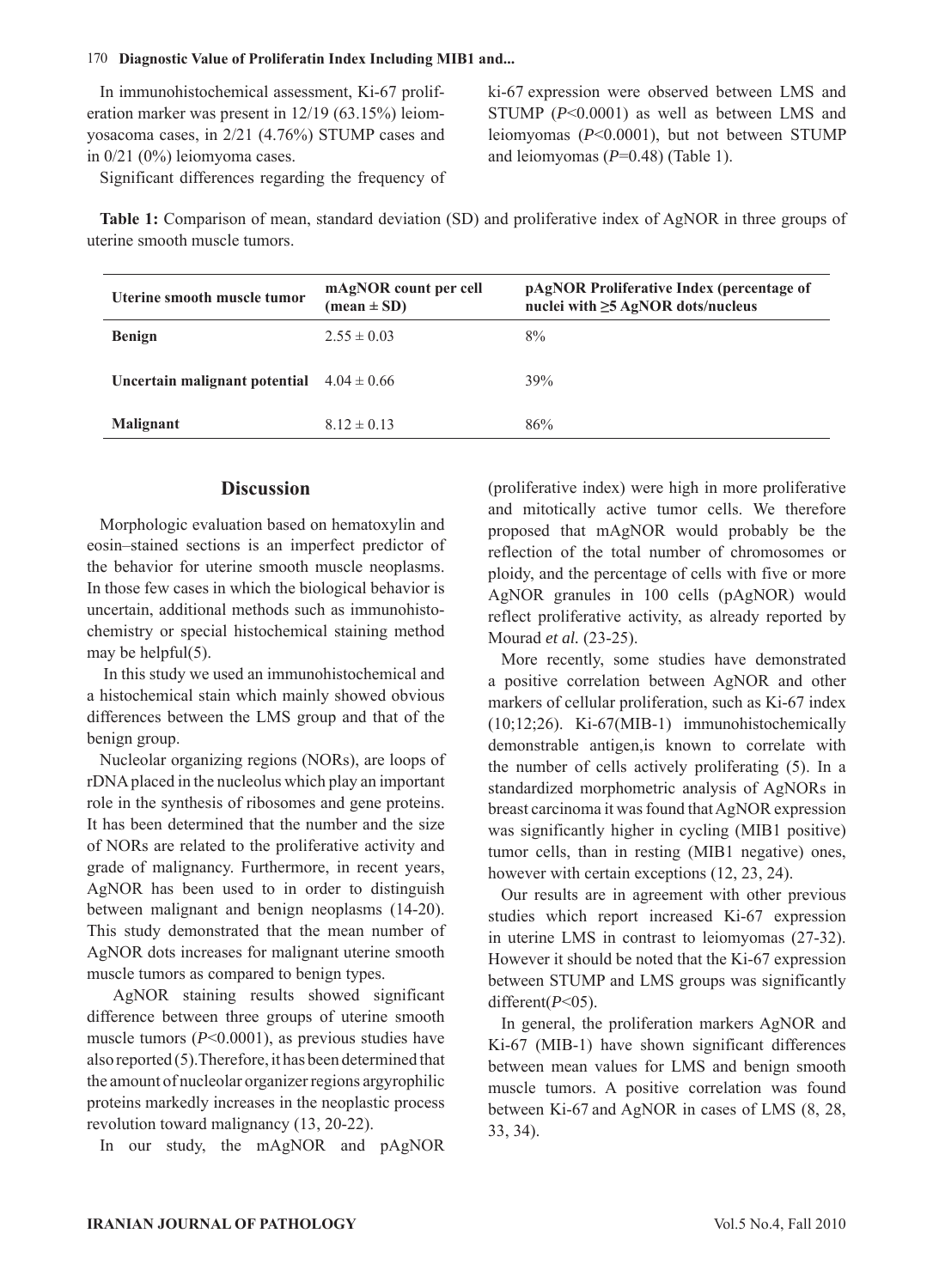# **Conclusion**

As the differential diagnosis between STUMP and leiomyosarcoma may be in some cases problematic, using an objective biomarker that would allow unambiguous identification and thereby improve diagnostic specificity would be enormously helpful. For this purpose we suggest Ki-67 immunohistochemical marker and AgNOR staining, which is reliable, simple, rapid and cheap method, in differentiating uterine smooth muscle tumors with benign behavior from those of malignant.

#### **Acknowledgement**

The authors would like to acknowledge Molecular Pathology Research Center affiliated to Kermanshah University of Medical Sciences for the financial support of this project by grant No.86039. The authors declare that they have no conflicts of interest.

#### **References**

1. Toledo G, Oliva E. Smooth muscle tumors of the uterus: a practical approach. Arch Pathol Lab Med 2008, 132(4):595-605.

2. Rosai J. Ackerman Surgical pathology. 9th ed. New york: Michael Houston, 2004.

3. Cotran R, Kumar V, Collins T. Pathologic Basis of Diseases. 7th ed. Philadelphia: Harcout Brace, 2005.

4. Mittal K, Demopoulos RI. MIB-1 (Ki-67), p53, estrogen receptor, and progesterone receptor expression in uterine smooth muscle tumors. Hum Pathol 2001,32(9):984-7.

5. Rath-Wolfson L, Rosenblat Y, Halpern M, Herbert M, Hammel I, Gal R, *et al.* A new scoring system using multiple immunohistochemical markers for diagnosis of uterine smooth muscle tumors. J Cell Mol Med 2006,10(1):197- 205.

6. Prayson RA, Hart WR. Pathologic considerations of uterine smooth muscle tumors. Obstet Gynecol Clin North Am 1995,22(4):637-57.

7. David J. Diagnostic Immunohistochemistry. Philadelphia: Churchill livingstone, 2004.

8. Layfield LJ, Liu K, Dodge R, Barsky SH. Uterine smooth muscle tumors: utility of classification by proliferation, ploidy, and prognostic markers versus traditional histopathology. Arch Pathol Lab Med 2000, 124(2):221-7.

9. Kadivar M, Shah RB. The Comparison Evaluation of Agnor Index in the Malignant and Benign Breast Masses. J

Iran Univ Med Sci 200, 30(9):399-404.

10. Gadbail AR, Chaudhary M, Patil S, Gawande M. Actual Proliferating Index and p53 protein expression as prognostic marker in odontogenic cysts. Oral Dis 2009,15(7):490-8.

11. Mayerhofer K, Lozanov P, Bodner K, Bodner-Adler B, Kimberger O, Czerwenka K. Ki-67 expression in patients with uterine leiomyomas, uterine smooth muscle tumors of uncertain malignant potential (STUMP) and uterine leiomyosarcomas (LMS). Acta Obstet Gynecol Scand 2004,83(11):1085-8.

12. Abboud P, Lorenzato M, Joly D, Quereux C, Birembaut P, Ploton D. Prognostic value of a proliferation index including MIB1 and argyrophilic nucleolar organizer regions proteins in node-negative breast cancer. Am J Obstet Gynecol 2008,199(2):146-7.

13. Chattopadhyay A, Ray JG. AgNOR cut-point to distinguish mild and moderate epithelial dysplasia. J Oral Pathol Med 2008,37(2):78-82.

14. Deschenes J, Weidner N. Nucleolar organizer regions (NOR) in hyperplastic and neoplastic prostate disease. Am J Surg Pathol 1990,14(12):1148-55.

15. Rath-Wolfson L, Hamel I, Halpern M, Klein B, Gal R. Nucleolar organizer regions in breast cytology material. Acta Cytol 1995,39(5):852-7.

16. Crocker J. Nucleolar organiser regions. Curr Top Pathol 1990, 82:91-149.

17. Antonangelo L, Bernardi FD, Capelozzi VL, Takagaki TY, Younes RN, Yagi N, *et al*. Morphometric evaluation of argyrophilic nucleolar organizer region is useful in predicting long-term survival in squamous cell carcinoma of the lung. Chest 1997,111(1):110-4.

18. Risio M, Rossini FP. Cell proliferation in colorectal adenomas containing invasive carcinoma. Anticancer Res 1993,13(1):43-7.

19. Latifa G, Paz J. Dysplasia of Non-Metaplastic Cacinoma. Am J Surg Pathol 1998, 12:96-114.

20. Khanna AK, Yadav SK, Dixit VK, Kumar M. AgNOR count and subjective AgNOR pattern assessment (SAPA) score in carcinoma of the pancreatic head including periampullary tumors. JOP 2005, 6(6):575-80.

21. Suarez V, Newman J, Hiley C, Crocker J, Collins M. The value of NOR numbers in neoplastic and nonneoplastic epithelium of the stomach. Histopathology 1989,14(1):61-6.

22. Khan SA, Chaudhry NA, Khalid AW, Akhtar GN, Ibne-Rasa SN. Patterns of argyrophilic nucleolar organiser